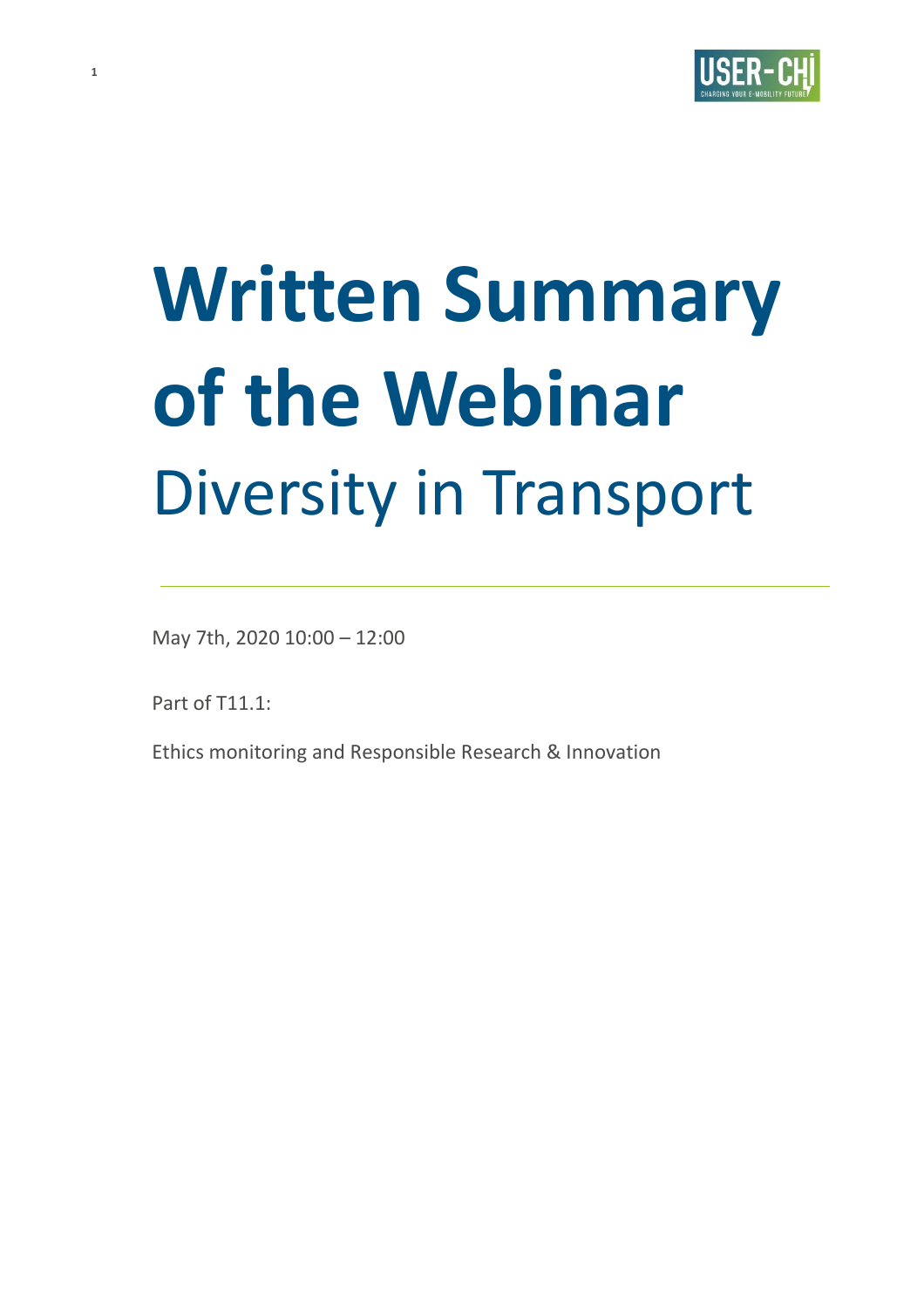

# **1. Introduction**

Mobility and transportation are crucial for connecting people with a wide variety of opportunities. In urban areas mobility patterns greatly differ regarding modal choices, the purpose of travel, time of travel, travel distance and travel routes between the old and the young; men and women; people with limited mobility and those without limited mobility.

According to this diversity of mobility patterns in the transportation sector it is crucial to consider this reality when conducting research in the field of user-friendly e-mobility solutions. Therefore, the USER-CHI Ethics Advisor, IKEM, invited the project consortium to participate in the webinar "diversity in transport" focusing on the following questions:

- How to promote diversity in the research field of electromobility?
- How can diversity be encountered within USER-CHI activities emphasising the gender dimension?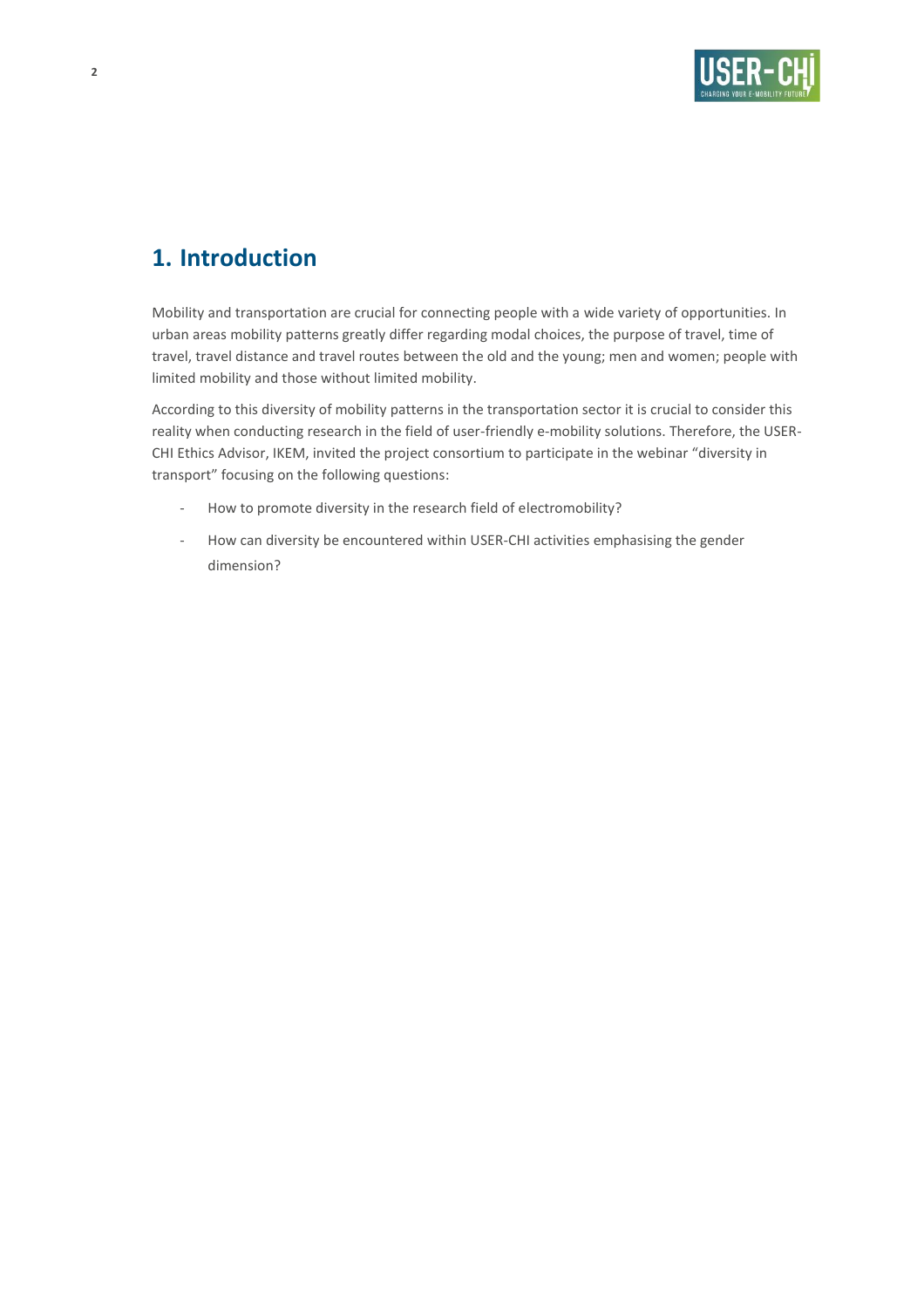

# **2. Keynote**

Before discussing the key questions, a short introduction focusing on why it is important to address "diversity in transport" has been provided. IKEM gave a brief overview of the key elements of diversity while highlighting that gender is only one of various elements. Diversity is defined as a state of being diverse, which reflects the inclusion of different types of individuals (e.g. gender, origin, colour, religion, sexual orientation, etc.)

In the transport sector, gender-related inequality exists in various areas, e.g. gaps in access to transport infrastructure and services, inequalities within the transport labour market (e.g. weak representation of women in the decision-making process in the transport sector) and gender-based safety issues, of which mostly women are affected by.

Another aspect that has been highlighted during the keynote is the strong need for data emphasising the mobility behaviour of women which helps to improve transport policies, hence, reduces gender-related inequalities.

IKEM also provided a brief insight into a few examples by presenting results from existing studies that examined gender-related mobility patterns, and the difference between men and women accepting new technologies in transportation. As a final part of the keynote, a brief overview of actions aiming to reduce gender-related inequalities in the transport sector on the European level have been presented.

## *Mobility patterns and factors*

The gender-related difference in mobility patterns is closely linked to the different roles both men and women represent in Western societies, nowadays. These observations are strongly linked to the following factors:

One factor determining the mobility behaviour of women is related to safety issues. In particular, women hold a strong fear of harassment which they consequently want to avoid. This does not only affect the mobility choice of women, but also their decisions participating in social life, in general.<sup>1</sup>

Another factor determining the mobility pattern of women is related to trip-chaining. While men tend to move from A to B and from B to A, the mobility pattern of women usually seem to be more complex. Women tend to undertake multiple trips – not only from A to B and vice versa – based on their different daily activities compared to men, e.g. related to household maintenance and taking care of children and elderly.<sup>2</sup>

<sup>&</sup>lt;sup>1</sup> JRC (European Commission) Science for Policy Report – Women in European transport with a focus on research and innovation: An overview of women's issues in transport based on the Transport Research and Innovation Monitoring and Information System (TRIMIS), 2019, available at:

[https://op.europa.eu/en/publication-detail/-/publication/ee562f6e-cec7-11e9-992f-](https://op.europa.eu/en/publication-detail/-/publication/ee562f6e-cec7-11e9-992f-01aa75ed71a1/language-en/format-PDF/source-119908128)

[<sup>01</sup>aa75ed71a1/language-en/format-PDF/source-119908128.](https://op.europa.eu/en/publication-detail/-/publication/ee562f6e-cec7-11e9-992f-01aa75ed71a1/language-en/format-PDF/source-119908128)

<sup>&</sup>lt;sup>2</sup> JRC (European Commission) Science for Policy Report – Women in European transport with a focus on research and innovation: An overview of women's issues in transport based on the Transport Research and Innovation Monitoring and Information System (TRIMIS), 2019, available at: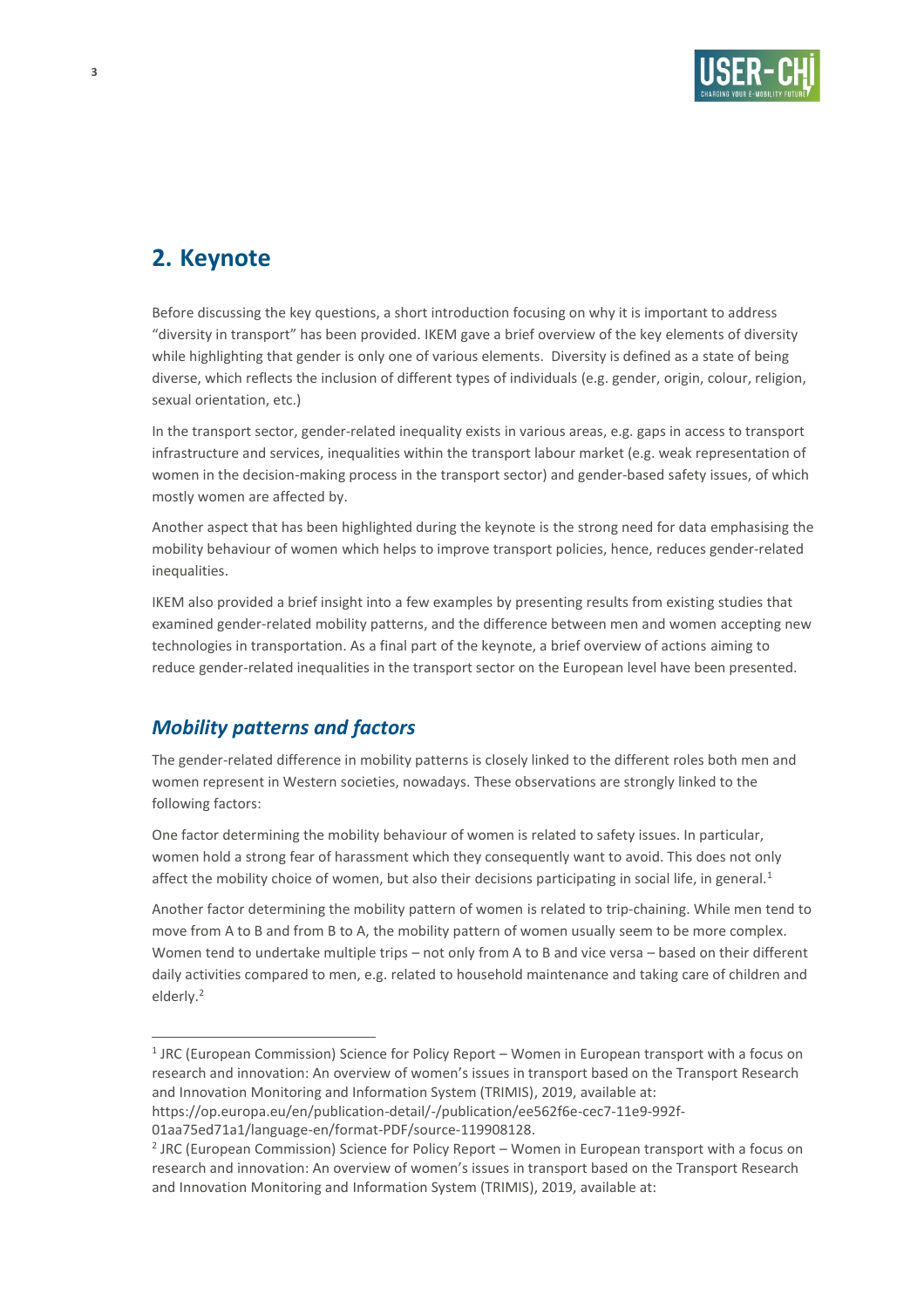

Another factor influencing the mobility pattern of women is related to the consciousness for environmental issues. In particular, women tend to be more aware of environmental impacts related to their transportation mode of choice. Based on this, women are more willing to adapt their everyday-life behaviour in order to contribute to a greater environmental impact.<sup>3</sup>

The last factor that has been highlighted is related to ergonomics of women. Ergonomics of female bodies are mostly not considered for safety tests and adaptations. For example, smaller women and pregnant women are often not represented in the development process of vehicles when it comes to crash and safety tests of vehicles. 4

## *Women and new transport technologies*

The second main aspect that has been highlighted during the keynote is the difference between men and women when accepting new technologies. In general, women tend to be more sceptical about the readiness of new technological solutions and its liability, such as EVs and charging infrastructure, respectively.<sup>5</sup> One argument for this observation may be linked to the fact that women tend to have fewer positive attitudes towards emerging technologies in general.<sup>6</sup> Therefore, it does not seem to be surprising that a typical early adopter of EVs may be a man.<sup>7</sup>

It also has been pointed out that female e-mobility users tend to be less interested in EV car-ownership compared to male users. <sup>8</sup> This aspect may be relevant for transportation services following the concept of mobility-as-a-service (MaaS).

[https://op.europa.eu/en/publication-detail/-/publication/ee562f6e-cec7-11e9-992f-](https://op.europa.eu/en/publication-detail/-/publication/ee562f6e-cec7-11e9-992f-01aa75ed71a1/language-en/format-PDF/source-119908128)

[<sup>01</sup>aa75ed71a1/language-en/format-PDF/source-119908128.](https://op.europa.eu/en/publication-detail/-/publication/ee562f6e-cec7-11e9-992f-01aa75ed71a1/language-en/format-PDF/source-119908128)

<sup>&</sup>lt;sup>3</sup> JRC (European Commission) Science for Policy Report – Women in European transport with a focus on research and innovation: An overview of women's issues in transport based on the Transport Research and Innovation Monitoring and Information System (TRIMIS), 2019, available at:

[https://op.europa.eu/en/publication-detail/-/publication/ee562f6e-cec7-11e9-992f-](https://op.europa.eu/en/publication-detail/-/publication/ee562f6e-cec7-11e9-992f-01aa75ed71a1/language-en/format-PDF/source-119908128)

[<sup>01</sup>aa75ed71a1/language-en/format-PDF/source-119908128.](https://op.europa.eu/en/publication-detail/-/publication/ee562f6e-cec7-11e9-992f-01aa75ed71a1/language-en/format-PDF/source-119908128)

<sup>4</sup> IBV, Interview Questions for the Webinar, USER-CHI 2020.

<sup>5</sup> Nils Berkely, David Jarvis, and Andrew Jones , Analyzing the take up of battery electric vehicles: An investigation amongst drivers in the UK., Transportation and Research – Part D: Transport and Environment (2018).

<sup>&</sup>lt;sup>6</sup> JRC (European Commission) Science for Policy Report – Women in European transport with a focus on research and innovation: An overview of women's issues in transport based on the Transport Research and Innovation Monitoring and Information System (TRIMIS), 2019, available at:

[https://op.europa.eu/en/publication-detail/-/publication/ee562f6e-cec7-11e9-992f-](https://op.europa.eu/en/publication-detail/-/publication/ee562f6e-cec7-11e9-992f-01aa75ed71a1/language-en/format-PDF/source-119908128)[01aa75ed71a1/language-en/format-PDF/source-119908128.](https://op.europa.eu/en/publication-detail/-/publication/ee562f6e-cec7-11e9-992f-01aa75ed71a1/language-en/format-PDF/source-119908128)

<sup>7</sup> *ANS Project - Analyse der Nachfragereaktionen und der Stellplatzbelegung bei Variation des Preismodells für die Nutzung von Ladeinfrastruktur im Berliner Modell, IKEM, (to be puplished).*

<sup>&</sup>lt;sup>8</sup> JRC (European Commission) Science for Policy Report – Women in European transport with a focus on research and innovation: An overview of women's issues in transport based on the Transport Research and Innovation Monitoring and Information System (TRIMIS), 2019, available at:

[https://op.europa.eu/en/publication-detail/-/publication/ee562f6e-cec7-11e9-992f-](https://op.europa.eu/en/publication-detail/-/publication/ee562f6e-cec7-11e9-992f-01aa75ed71a1/language-en/format-PDF/source-119908128)

[<sup>01</sup>aa75ed71a1/language-en/format-PDF/source-119908128.](https://op.europa.eu/en/publication-detail/-/publication/ee562f6e-cec7-11e9-992f-01aa75ed71a1/language-en/format-PDF/source-119908128)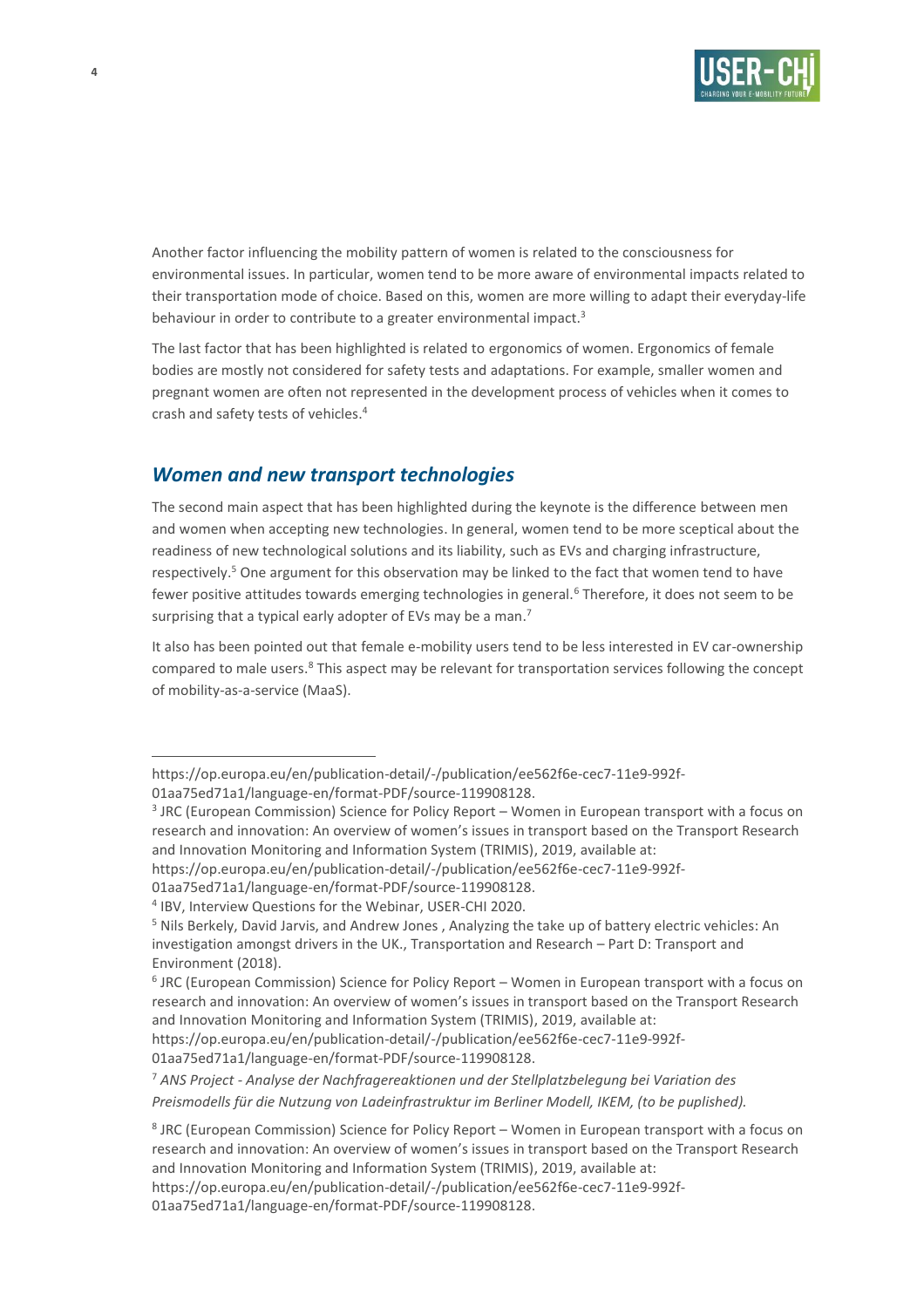

## *EU activities – Gender & Transport*

Activities aiming to reduce gender-related inequalities in the transport sector have been initiated by the European Commission. IKEM presented the initiative "Women in Transport: EU platform for change". 9 The platform was launched in 2017 with the goal of strengthening the employment of women and provide equal access to job opportunities for both men and women in the transport sector. This initiative has been initiated when the overall share of women being employed in the European transport sector was only circa 22 % in 2017.<sup>10</sup>

The initiative offers a forum for discussion and exchange of good practices for enterprises in the transport sector. Moreover, on the practical side the platform provides a toolkit, which assists companies in order to check what measures they can apply deriving from different case studies from European countries. Moreover, the Position Paper of the Advisory Group for Gender for the H2020 Work Program was introduced.<sup>11</sup> It defines the concept of "gender dimensions" in research projects within the H2020 context. It states that the gender dimension is a dynamic concept that ensures that researchers question gender norms and stereotypes and address the evolving needs and social roles of women and men. Gender dimensions within research projects need to be distinguished from the aspect of gender balance within the participating research teams.

<sup>9</sup> European Commission "Women in Transport: EU platform for change", available at:

https://ec.europa.eu/transport/themes/social/women-transport-eu-platform-change\_en

<sup>10</sup> https://ec.europa.eu/transport/sites/transport/files/images/women-in-transport-infographic.jpg

<sup>&</sup>lt;sup>11</sup> Advisory Group for Gender, For a better integration of the gender dimension in the Horizon 2020 Work Program 2018-2020, Position paper, 2016, available at:

https://ec.europa.eu/transparency/regexpert/index.cfm?do=groupDetail.groupDetailDoc&id=28824&no  $=1$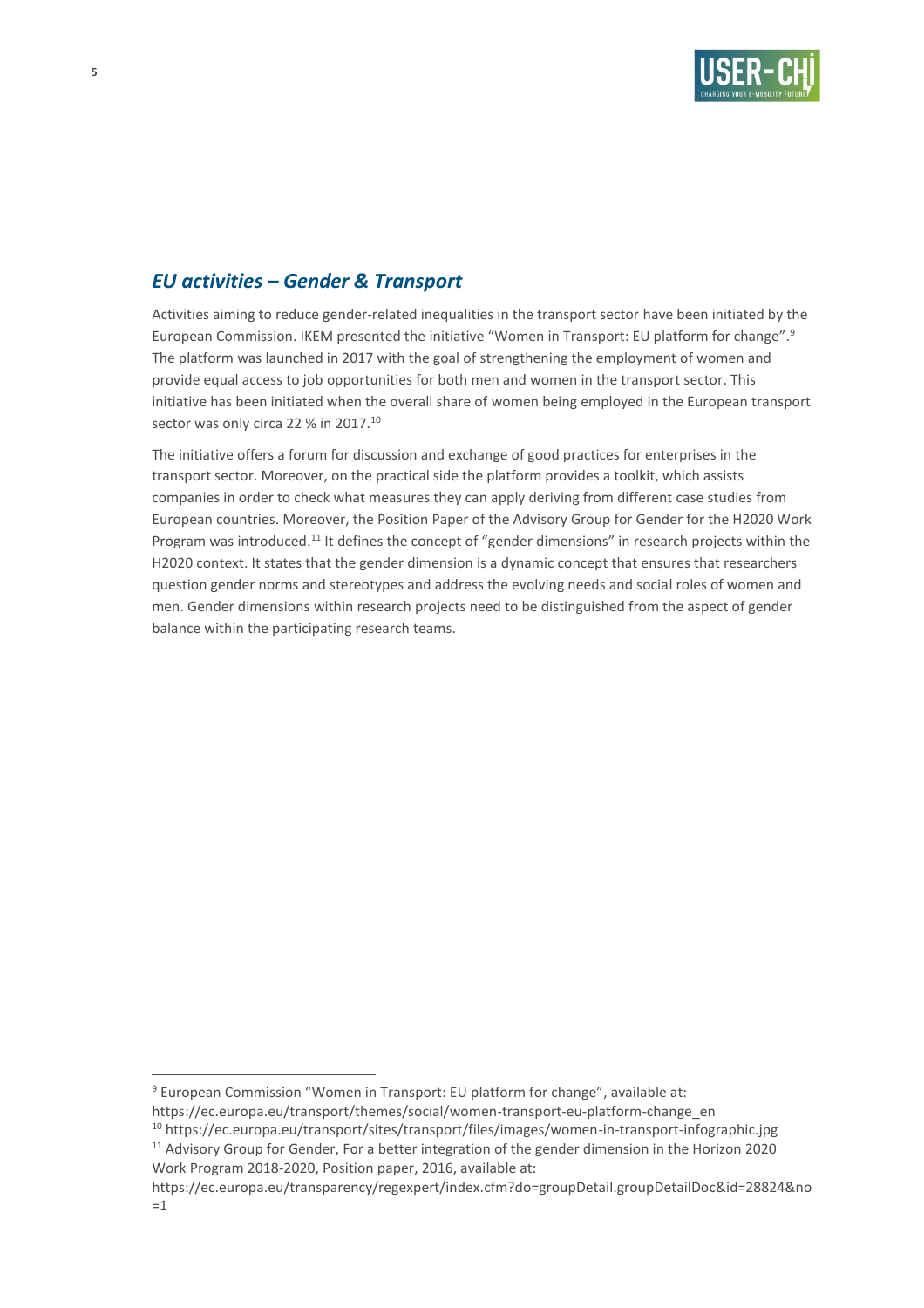

# **3. Human-centred design & the gender perspective in USER-CHI**

Another key aspect addressed was brought to the participants of the webinar by Matilde Chinellato (EUROCITIES) and Ricard Barberà-Guillem (IBV) through a short interview about the approach of humancentred design and how it contributes to the gender dimension in general, and particularly to USER-CHI.

#### *Chinellato: Why is human-centred design so important?*

Barberà-Guillem: First, what do we mean by human-centred or user-centred design? It means to put the person in the middle of the design and development process. And it means also that the user or consumer has to be seen as a source of relevant information for the design and development of the product. That the (potential) user is the one who better knows their needs, requirements or preferences for the product. So, in a human-centred design our users become the desired and required collaborators of the development process, from the initial requirement definition until the final concept and prototype validation.

If we don't focus on the needs and expectation of the user, we will face potential undesired situations. Let's see two examples. Some years ago, IBV participated in the development of a communication system for people with cerebral palsy. There were important differences between the final users desires and the opinion of their parents and care professionals. User's explained "If I'm going to use a communicator, I want one with bright colours and a futuristic shape, so I can be proud of it!" On the contrary, parents and professionals wanted the system to be very discreet, almost invisible, to be unnoticeable.

Having a look to the substitution of a gas appliance by ceramic glass hobs in the kitchen, if we think in technology for elderly people. It means that gaining safety avoiding the use of gas may become a problem because touch trigger controls are not ease of use, nor intuitive, especially if we add age-related tremor problems.

In this case, from a gender perspective, it is almost certain that we will find an old lady living a nightmare when she tries to cook. Because women are normally, no matter the age, the ones still cooking at home.

In summary, human-centred design means better products and more satisfied and happier clients.

#### *Chinellato: By definition, human centred design should be women inclusive and should have a gender perspective, is that right?*

Barberà-Guillem: Yes, at least it should. In human centred we put the person in the middle of the design and development process. The problem is, that person is always as default a man.

It is not only that the development of innovations and technologies misses business opportunities because of failing to understand sex or gender factors. The critical point is that sometimes this may cause health problems for women. For instance, if we try to use the men symptoms of a heart attack to detect this situation in women's bodies.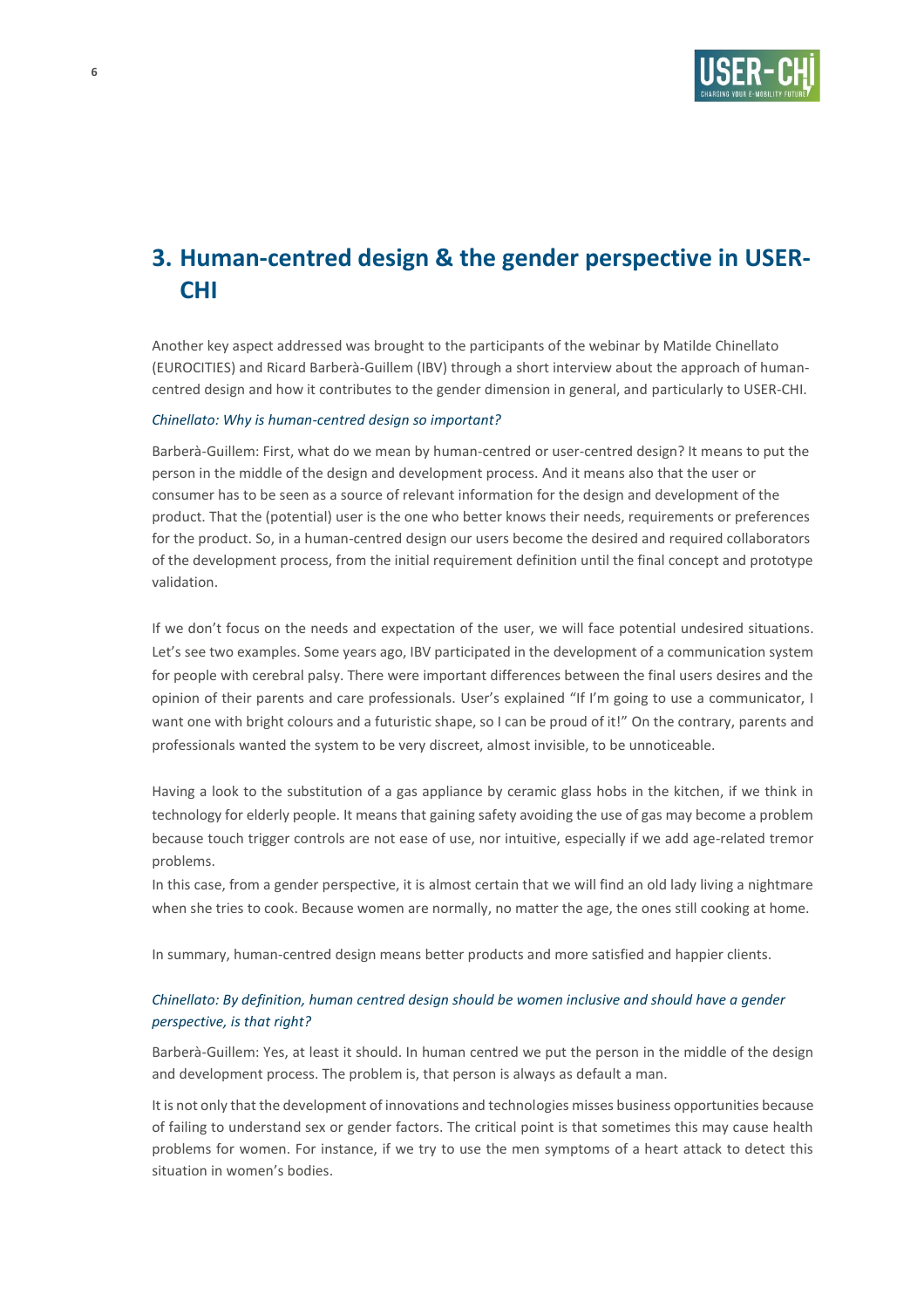

Traditionally in the automotive sector human centred design has been overshadowed by technology-led innovation. The evolution of vehicles from past to present can be explained based on the degree of "intelligence" transferred to the car, if we think in autonomous vehicles. But also, by other innovation drivers, such as power efficiency, new materials, safety mechanisms and of course, the change in the powering energy.

And, although users have gained more weight in the development processes, so far, the cars in the market are not crash tested with women dummies nor have safety belts for pregnant women.

Questions or problems important for women are not considered properly because they are out of the "standard" or "neutral" user. Therefore, as a consequence of that, problems or situations important for women are not well analysed.

We need to think twice meaning that the project team has to answer continuously the question: is this information, data, or proposed design relevant also for women? Or only for men?

There are things that we can do systematically: analysing results differentiating by gender, looking for a well-balanced gender representation of participants in any phase of the design or development process; and ensuring that problems or situations mostly involving women are put into consideration and are not avoided because they are not in the core of an "hypothetical neutral user". If we want to analyse patterns of mobility, it is important to introduce population with young children, because we will ensure the presence of the challenges related to the mobility of care.

Applying the gender perspective means being a tourist in your own town or using feminist wording to wear gender-sensitive glasses for gaining perspective of "what has always been".

#### *Chinellato: So, according to what you are saying there is not something like "gender neutral" or valid "design for all"?*

Barberà-Guillem: "Gender neutral" is like "design for all", two fake news. With the idea of solving accessibility problems we could substitute stairs by ramps! And we will discover that some people who manage properly stairs are not able to walk slopes. In this case the solution could be to have both options in the same point, stairs and ramps. Is a traffic light a design for all product? Let's consider colour blind people and then we will realize that it is not! That's one of the reasons to add sounds to traffic lights in pedestrian crossing. One idea in the design for all, "design for most". We will always leave someone out. But as designers, developers, manufacturers or policy makers we should quantify this number and be able to limit it by finding ways to compensate this lack of accessibility. But women are half or the population. However, they are treated as an outlier sample in a statistical analysis. Let's talk about music! Female pianists have more serious work-related diseases than men. Why? Because 'noman' has ever considered that women have smaller hands. Let's change the topic. Industrial cyborgskeletons? A sort of orthotic robots used in industrial workplaces implying great physical efforts. They are not comfortable or even safe for women. Why? Maybe the data sets used in their design were based on stocky American male marines? Did not one male person working on the design notice that women have breasts and wider waists? It is not so difficult! To sum up, gender neutral means, otherwise specified, men. Against fake news, open eyes, critical approach and gender differentiated data!

*Chinellato: How does a user-centred methodology work along the USER-CHI project?*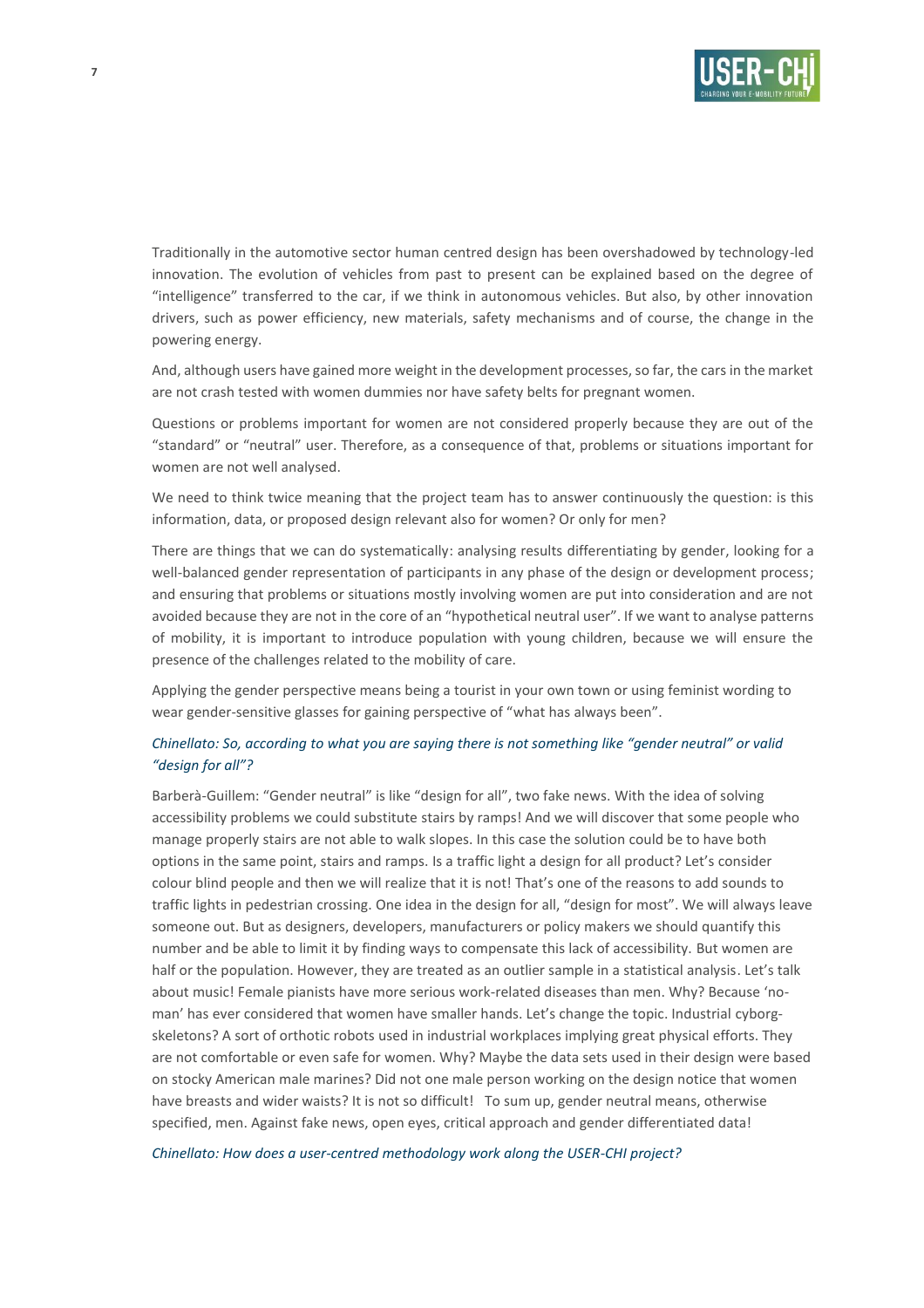

Barberà-Guillem: We incorporate the final user into the USER-CHI project in three basic phases: learn, ideate and validation.

In the first phase learn the objective is understanding and quantifying the behaviours and habits of users answering questions like: How does people use the electric cars? Which are the main challenges, obstacles or barriers for people accessing to electric cars? Which are the facilitators for a widespread implementation of electric cars?

Second phase, ideate, is the creative part of the process where we identify and generate new solutions and ideas: Construction of a mobile application containing the required information by users, development of a charging point that is easy to use by men and women, development of a campaign to promote the use of electric cars that is women inclusive. And last but not least, it comes the validation first the concept and then a functional prototype: Does what we have developed cover the needs and requirements of the users? Are there any elements or aspects we need to incorporate or improve to have a better product according to the preferences or the expectations of the users?

Keep in mind that the user is a partner in the development of the product in the project that's the reason we need them in the whole process, learn, ideate and validate.

#### *Chinellato: How do we ensure that the methodology incorporates a gender perspective?*

The three phases to incorporate the voice of the users are learn, ideate and validation. Each phase has its own tools and methodologies. In all of them we will promote the participation of balanced number of women and men and analyse the differences and similarities between men and women, using descriptive and segmented data. In the learn phase we are using netnography, field diaries, delphi and surveys.

From the netnography (already made!) we wanted to obtain a first approach to the electrical vehicle, the experience of users, desires, needs. In this case the information obtained comes from specialised forums, where the majority of participants are men. So, in this case we have to be aware that this is the situation.

We have a similar situation with the delphi methodology where most of the answers from professionals have come from men, and in the field diaries where users of electrical vehicles, men and women, write down their own experience with their use. Including planning the route to charge the car, potential problems of maintenance, lack of autonomy.

However, that's, so far, a reality of the electric car sector, most of the users and most of the professional involved are men. In this case to apply a gender perspective means: first ensure the presence of women, second being aware of the unbalanced situation, third planning possible correction measures such as making extended interviews to some of the women participating in the delphi survey and diaries or identified in the forums after the analysis of the results, if such an approach is required.

In the survey we expect to reach 1800 answers we will select questions that are relevant also for women. For instance, we know from mobility studies that the feeling of safety or the lack of it is very relevant for women. Therefore, we should know how to increase the safety perception in the recharging points of the electric vehicles.

In the ideate phase we have two main tools the co-creation workshops where users and professionals are put together to generate solutions and proposals. Here, in addition to force a gender-balanced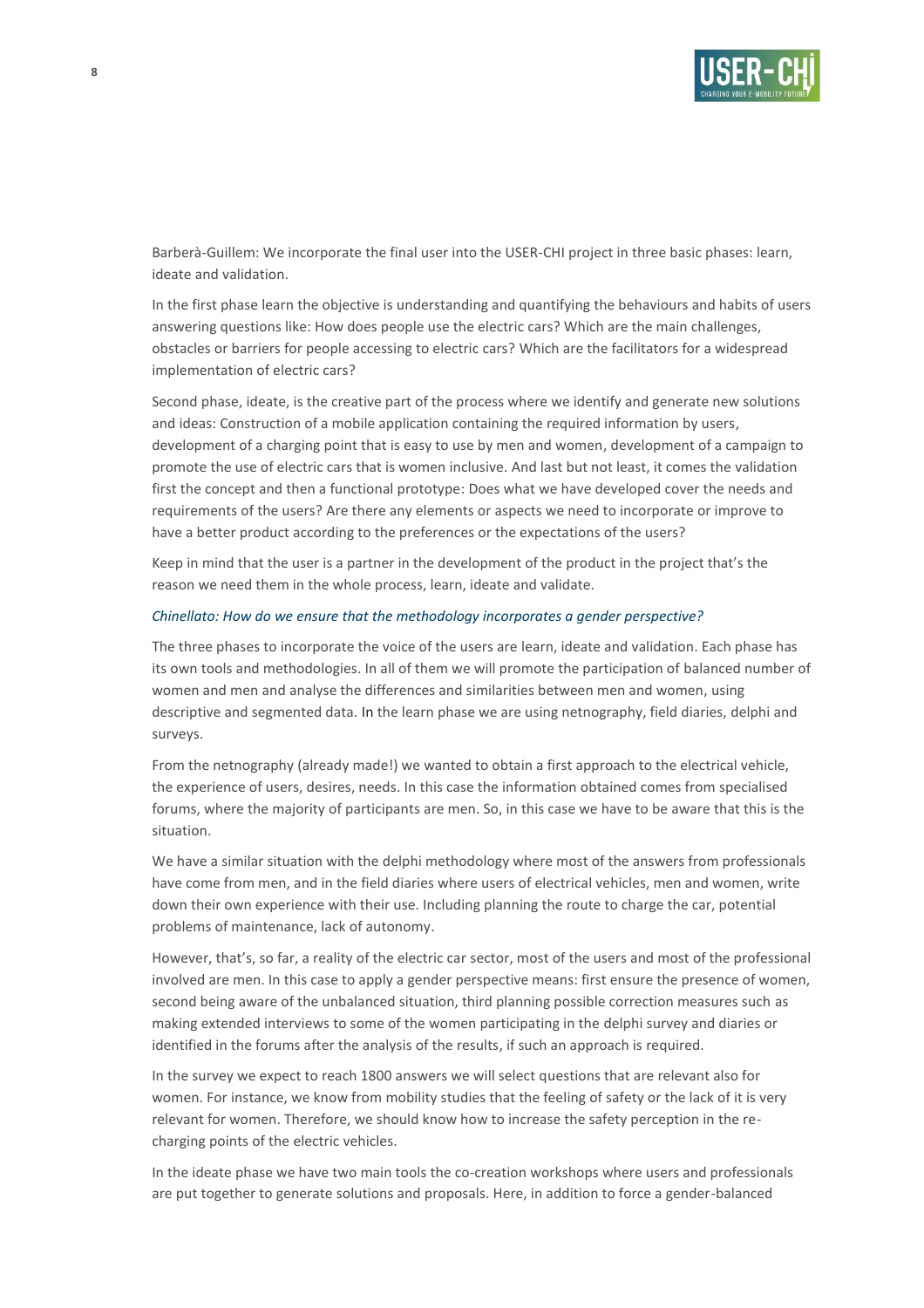

representation, we will moderate the workshop enhancing the participation of women and highlighting aspects we know from bibliography that may be relevant for women.

The personas and scenarios methodologies consist in imaging potential users and scenarios of use. Here the gender perspective is applied in the definition of them ensuring that are significant for women, for instance some of them displacements are related to the mobility of care or some safety issues are introduced.

Finally, in the validation we will use different tools to assess the acceptance of the product, based on questions about functionality, usability and satisfaction, as well as tools to know the predisposition to buy or recommend the system.

The last tool we will use is the think aloud / interview where a combination of spontaneous thinking and directed questions is used to know the opinion of the product of the users.

Taking all these into account, we expect to help to have a successful development in the user-chi project that contributes to have better electric vehicles systems also for women, considering the use of the electrical vehicle as a combination of tools and experiences.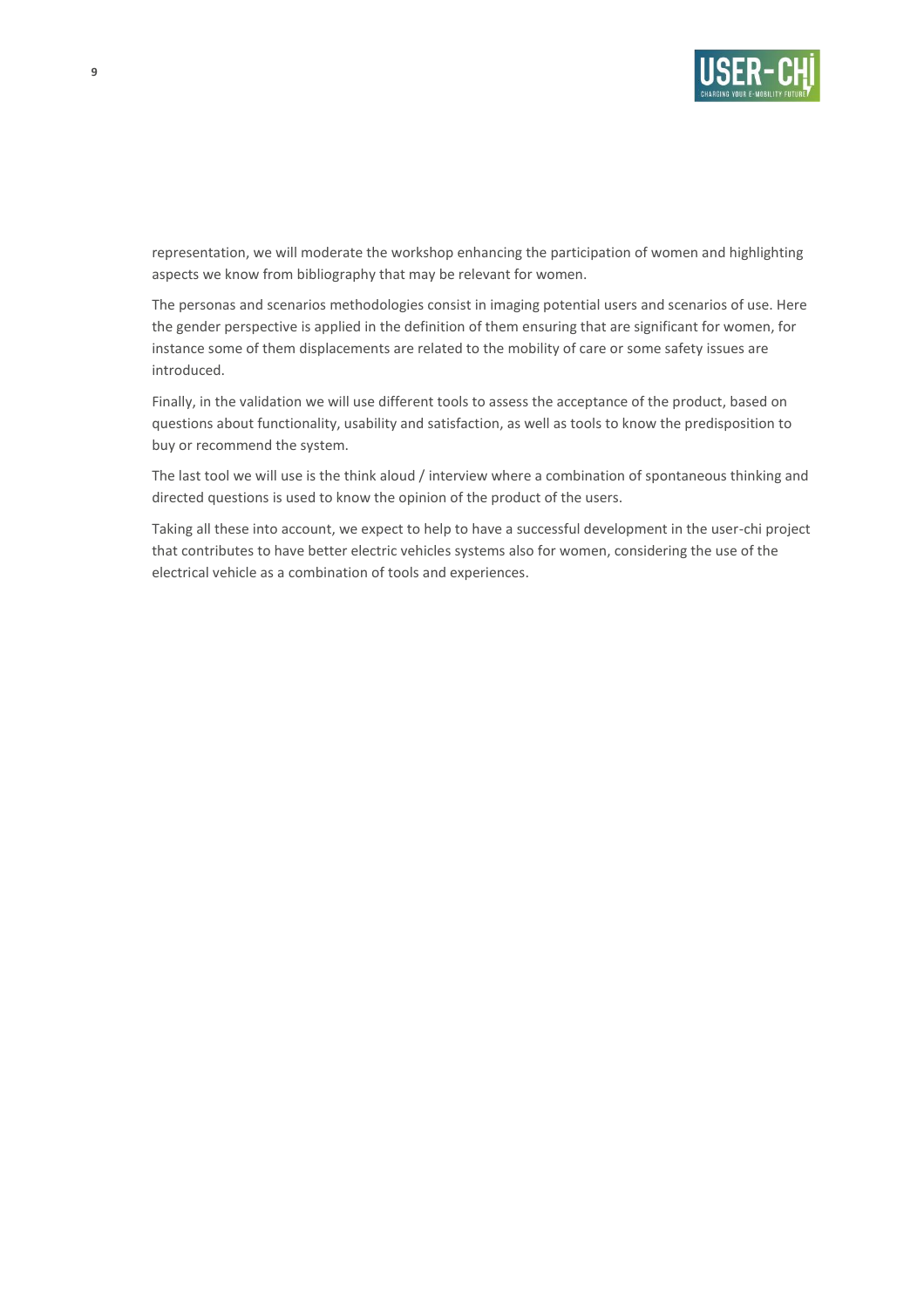

# **4. Output of the research field: Gender & Transport**

After the interview, IKEM presented a set of studies and research-related media that provide an overview of research and networking activities aiming for answering various research questions, on the one hand; and trying to address the need for further research, on the other hand.

## *CIVITAS 2020 Initiative*

At first policy recommendations for urban mobility planning from the CIVITAS Initiative were described.<sup>12</sup> The recommendations aimed at enhancing the capacity of urban mobility planning to respond to the mobility needs of both women and men in a sustainable way. The first recommendation is to improve gender-based statistical data and research. This is needed in order to understand gender differences in mobility patterns.

The second recommendation is to support women's participation in decision-making processes. In order to take women's needs regarding transport modes into account, they need to be able to express them. Therefore, it is essential to involve women in consultation, transport planning and decision-making processes. Accordingly, two instruments could be promoted: Gender Impact Assessment procedures (GIAs) and Gender Audit Checklists.

The third recommendation is aimed at the improvement of accessibility, safety and comfort of transportation modes**:** as women walk and use public transportation more than men, the existence of pathways in cities, as well as safe pedestrian crossings, is very important for both safety and comfort. Bus stops and the paths leading to bus stops must also take account of women's needs, and in particular accessibility to transportation vehicles and safety.

## *Study: "Electromobility is female"*

The first study presented is "Electromobility is female" by the Ostfalia Hochschule (University of Applied Sciences).<sup>13</sup> The starting point of the study is that electromobility is a "masculine" topic, today. This has been illustrated by showing that most EVs are registered by male users. This also applies to the purchase of e-bikes/ pedelecs and speakers at symposiums and further special events related to the field of emobility.

However, the study points out, that in order to contribute to the energy transition in the transport sector EVs must also be used by women, which are particularly a suitable target groups for electric vehicles due to their mobility patterns (e.g. multiple short trips per day) and environmental awareness.

Therefore, the study explored the research question of how women can become enthusiasts for emobility.

<sup>&</sup>lt;sup>12</sup> CIVITAS 2020, Policy Note – Smart choices for cities. Gender Equality and mobility: mind the gap!, available at: https://civitas.eu/sites/default/files/civ\_pol-an2\_m\_web.pdf.

<sup>&</sup>lt;sup>13</sup> Research project, "Electromobility is female", Ostfalia Hochschule für angewandte Wissenschaften, Final Report (in German) available at https://www.ostfalia.de/cms/de/ifvm/projekte/dieelektromobilitaet-ist-weiblich/.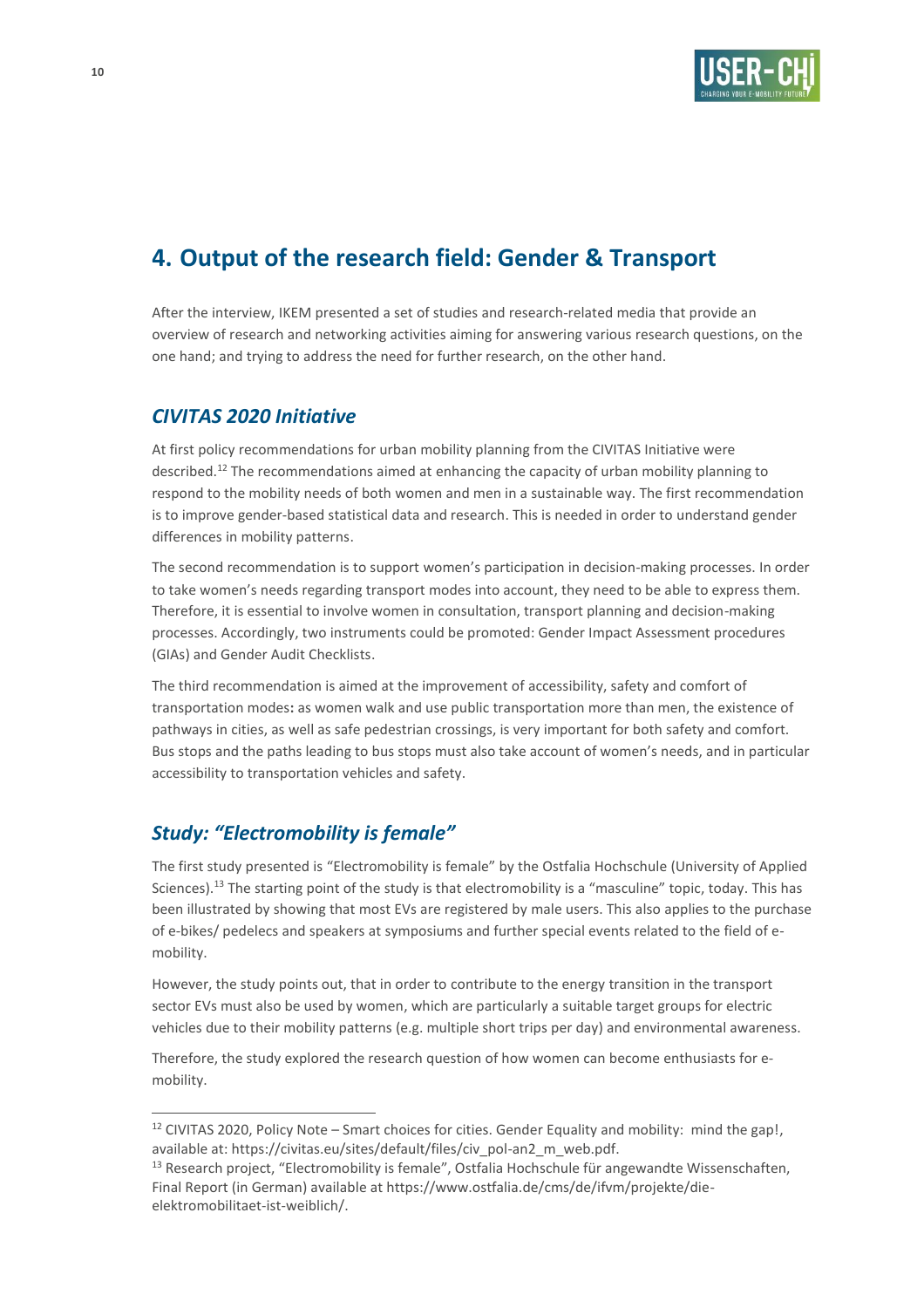

The study aimed at overcoming the scepticism towards technical innovations, which tend to exist among female users. The methods used within the study were first of all information events on e-mobility, exclusively available for women and offered short test drives. Secondly, a selected group of women was offered a testing period of 14 days where they could either use pedelecs or electric cars independently within their everyday life. In addition, exchange platforms for the participants were established to enable them to discuss their experiences and connect with each other.

The study came to the conclusion that the test drives with the pedelecs were received more positive than the test drive of electric cars. Besides, even though the female test drivers all used public charging points without any great difficulties, they expressed the relevance of deploying further public DC charging points with uniform and easily understandable instructions regarding the charging process.

# *Study: "Early adopters of carsharing (…)"*

In addition, the study "Early adopters of carsharing with and without BEVs with respect to gender preferences" by Ines Kawgan-Kagan, which was undertaken in 2015 with research participants from Berlin, was presented.<sup>14</sup> The study dealt with several questions regarding the differences between female and male early adopters of BEV carsharing in Berlin.

Firstly, female early adopters show a higher affinity to bicycles. Secondly, they tend to combine different modes of urban transport. Moreover, they show affinity towards technology and innovation in general, even though they include e-mobility in their transport modes from an early stage on. Lastly, the findings of the empirical study suggest that that female users of e-carsharing services tend not to use the service while being accompanied by children. Therefore, the study suggests that research need to explore why female users with children do not consider e-car sharing services appropriate. In order to make sustainable mobility an option for more users than the typical early adopter. This research question is also relevant for WP1 "Analysis of user needs and patterns for requirements definition."

However, Bruno Lombardi (DSI) highlighted that the project partners should take into account that the empirical data the study is based on only represents the attitudes of Northern European female early adopters to e-mobility. "Therefore, the attitudes of northern European women may be different." Accordingly, one of the positive aspects of USER-CHI is the participation of five demo site partners from different northern, central and southern European countries, which will all proceed data from female, local e-mobility users. Thereby, the data will provide useful insights for a broader European perspective.

## *Article: "The real reasons why mobility is not women friendly"*

<sup>&</sup>lt;sup>14</sup> Ines Kawgan-Kagan, Early adopters of carsharing with and without BEVs with respect to gender preferences, Eur. Transp. Res. Rev., 2015.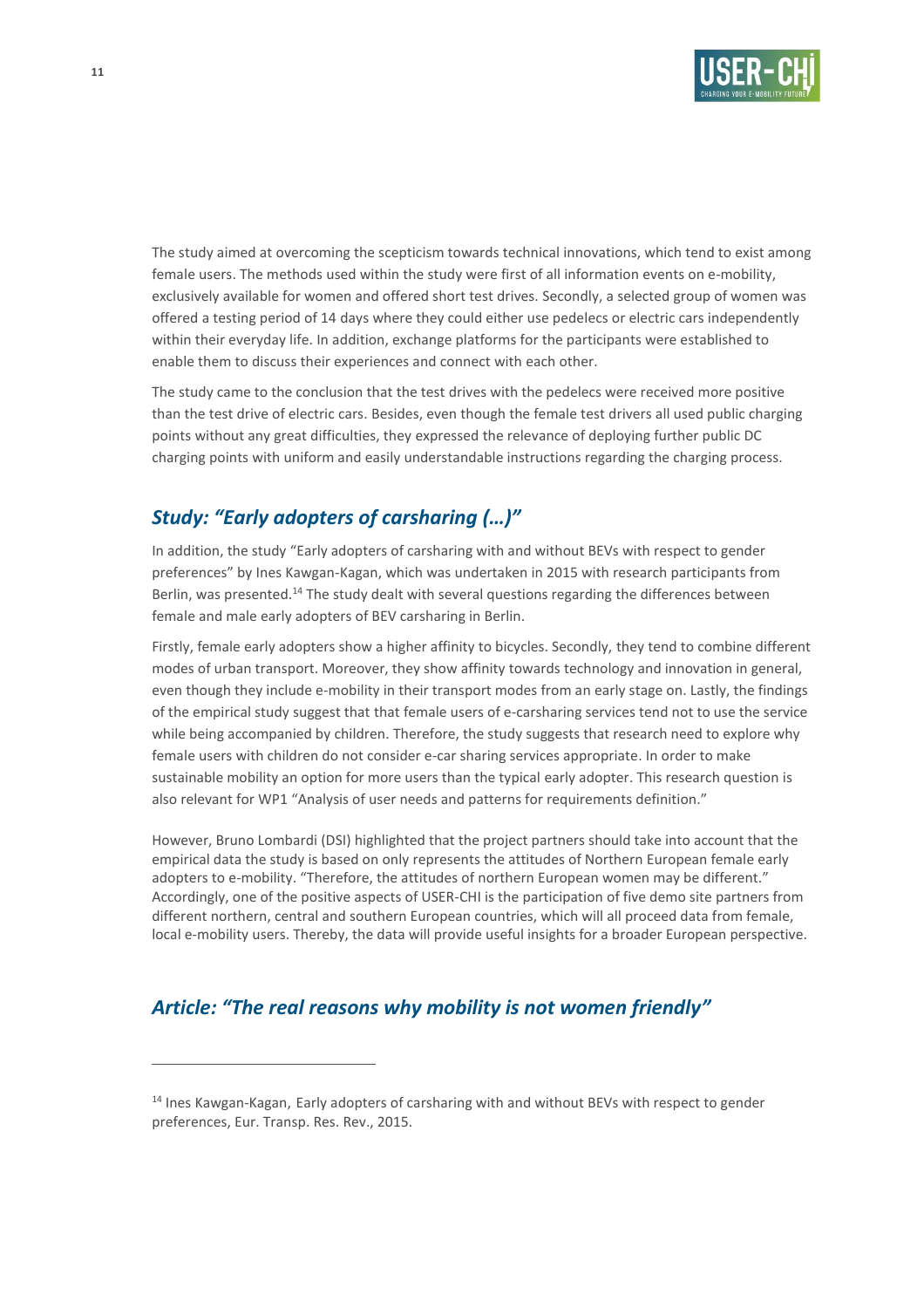

Furthermore, the article "The real reasons why mobility is not women friendly" by Kelly Saunders, which was published in the Urban Mobility Daily was introduced.<sup>15</sup>

Even though the article does not refer to e-mobility in particular, but rather to the transport sector as a whole, it provides useful ideas and approaches.

The article states that one of the major reasons for the unfriendliness of mobility for women is the lack of interest in gender issues on the part of leaders in the mobility sector. Moreover, a lack of root cause analysis can be determined. Saunders further describes that she sees the reason for the lack of root cause analysis in the determining factors of such: male behaviour in public space, justice systems to respond to incidents, poverty, education, mental health issues and anti-social behaviour, amongst others. Saunders points out that these are not easy or natural subjects for a mobility sector heavily focused on technical solutions.

Saunders argues, that there is a need for more funded projects, which are focused on the improvement of women's mobility. Moreover, on more general terms the mobility sector needs to be connected with aspects of social justice in order to be more inclusive for women.

## *Repetition of stereotypes*

To close this section, an old commercial for an American car brand was shown. The headline of it states: "Wear a Mustang to match your lipstick", suggesting that the main reason for women to buy a Ford Mustang would be the option to choose it in a colour matching their lipstick's colour.

On this basis the participants have been asked whether the car industry is repeating the 20<sup>th</sup> century stereotype of women and cars with EVs?

Sexism and marketing are still seen as a relevant issue fostering stereotypes. Therefore, within the USER-CHI communication it is common ground to pay attention to the gender dimension making sure that stereotypes are avoided, and women's visibility is ensured.

# **5. Gender neutral planning and managing of e-mobility: Best practices? / Gaps?**

The last aspect addressed during the webinar was based on the topic of gender-neutral planning and managing of e-mobility. The section aimed at fostering the exchange of best practices between the project partners, as well as providing new input.

The first question aimed at finding out whether the gender dimension is already considered in the planning process of charging infrastructure for electric vehicles as well as in its managing process of the demo site's administrative staff. If so, it has been discussed at what planning stages they are considered.

<sup>&</sup>lt;sup>15</sup> Kelly Saunders, The real reasons why mobility is not women friendly, The Urban Mobility Daily, 2019, available at: https://urbanmobilitydaily.com/the-real-reason-why-mobility-is-not-women-friendly/.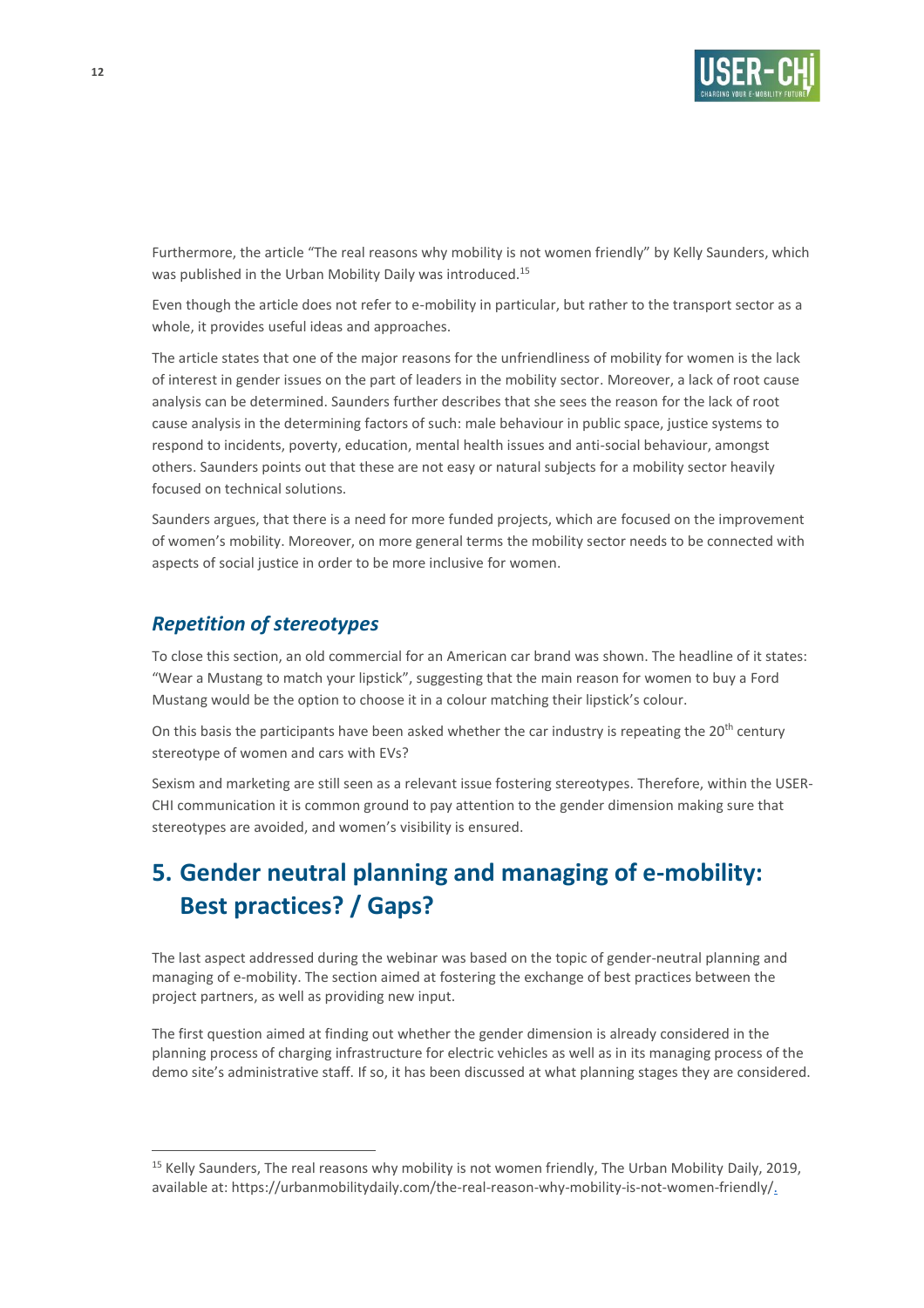

The city of Turku stated that its city administration is in an early stage of planning for their e-mobility infrastructure concept. Accordingly, most of the people involved in the planning process of the city's administration are female. Therefore, the male perspective needs to be taken into account more in this specific example.

This input leads to the questions of differentiation between the organizational level (involvement of women as employees / researchers) and gender-dimension of planning (taking into account women's needs). If the involvement of women as employees and researchers automatically leads to the consideration of women's needs in infrastructure planning is something which needs to be further analysed.

The second question addressed was related to whether actions performed by the city administration, as well as companies exist in order to motivate women particularly to use e-mobility services. The city of Turku stated prior to the Webinar that no such activities are planned by their city's administration so far.

The participants were also asked whether they have ideas for projects regarding the subject "gender and electromobility" they would like to implement either in the short-run or in the long-run. Turku explained that it would be interesting to address different behavioural mobility patterns of women and men during the project, as well as the differences regarding communication needs. Turku plans on taking the different communication needs into account in future campaigns that are part of the USER-CHI actions in Turku.

In conclusion, it can be said that the USER-CHI project partners were highly interested in the topic of gender and e-mobility. However, the topic is still a new approach towards transport planning processes. Therefore, the demo site partners were not all able to share best practices yet.

# **6. Wrap Up**

In order to wrap up the webinar the key findings were summarized. The measures that were presented throughout different parts of the webinar were related to the production and usage of innovative data, which includes women's needs in regard of transport and e-mobility in particular. Thereby, it is of major importance to provide an equal share of male and female research participants. However, if this cannot be achieved it is an option to adapt qualitative research methods in order to provide an equal share towards the female perspective. This can be implemented by offering a larger platform for female research participants in order to enable them to specify their needs and views.

Another aspect is the need to include women in the decision-making processes within the transport sector. This will partially be reached automatically by increasing the share of female employees within the European transport sector.

Moreover, communication strategies should highlight the environmental friendliness of e-mobility, as this is an important aspect of women's choices of transport modes.